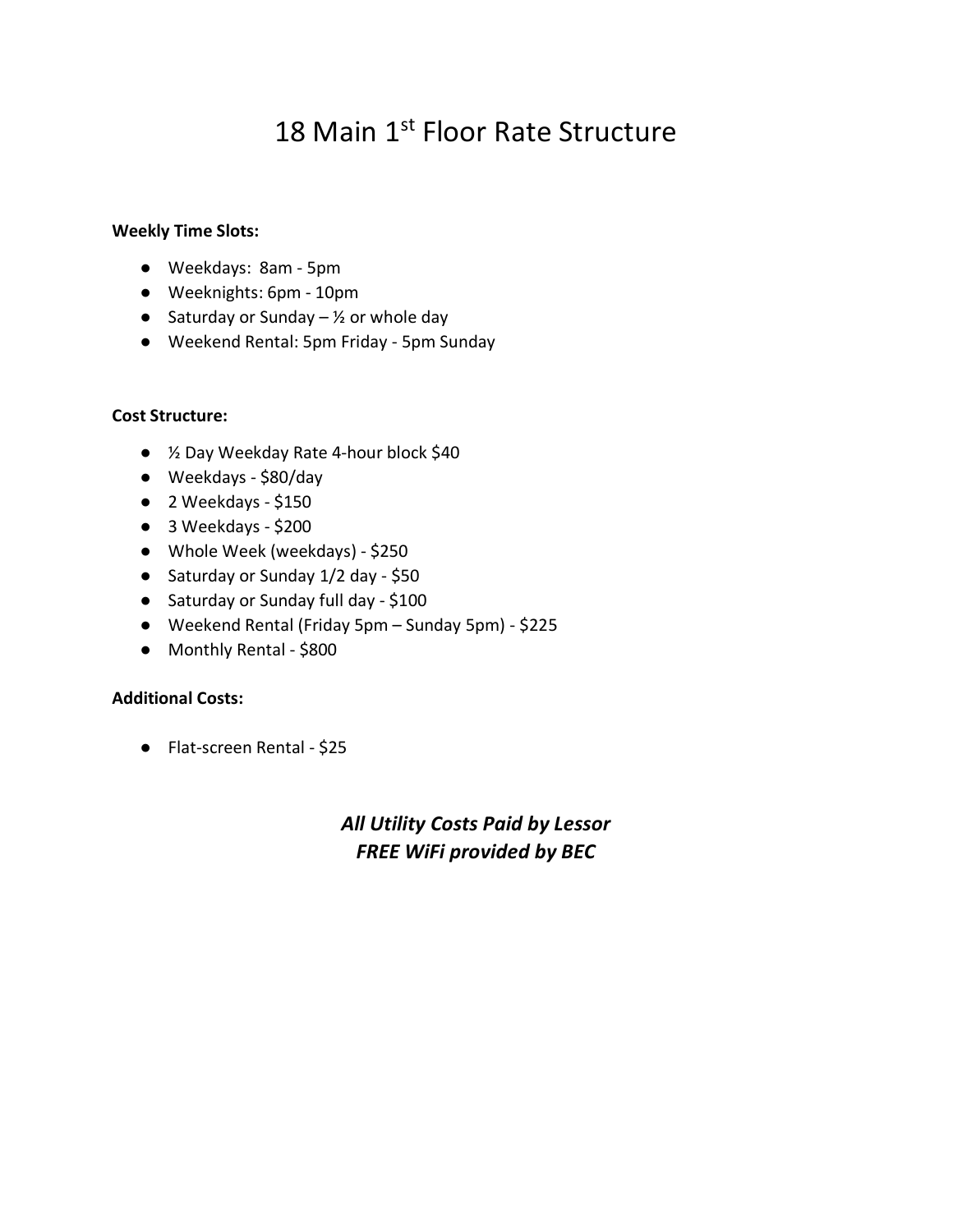## 18 Main 1st Floor Rental Agreement

Ron Fischer, Property Owner/Lessor, grants permission for the use of 1<sup>st</sup> Floor at 18 Main Street, Blairstown, NJ 07825 as outlined, subject to the Terms and Conditions of this Agreement.

| Number of People Expected to Attend? _____________________(Maximum 25 people at a time)    |                                                                                                 |
|--------------------------------------------------------------------------------------------|-------------------------------------------------------------------------------------------------|
|                                                                                            |                                                                                                 |
|                                                                                            |                                                                                                 |
| Equipment Use/Flat Screen Monitor: Y/N__________________________________(+\$25 rental fee) |                                                                                                 |
|                                                                                            | All Utility Fees are Paid by Lessor.                                                            |
|                                                                                            | "18 Main" WiFi provided compliments of the Blairstown Enhancement Committee                     |
| Total Amount Due \$                                                                        |                                                                                                 |
| authority to sign on behalf of self and/or the organization.                               | The Undersigned agrees to be bound by the Rental Agreement and Terms and Conditions and has the |
| Signature                                                                                  | Date                                                                                            |
|                                                                                            | PLEASE SUBMIT YOUR PAYMENT WITH THE COMPLETED RENTAL FORM                                       |
|                                                                                            | ALL Payments Made To: Ron Fischer (Lessor) 852 White Eagle Circle, St. Augustine, FL 32086      |
|                                                                                            | Questions/Scheduling: Cheryl Paulson: (908)362-7080 x1003, cherylp@rpr-coupons.com              |